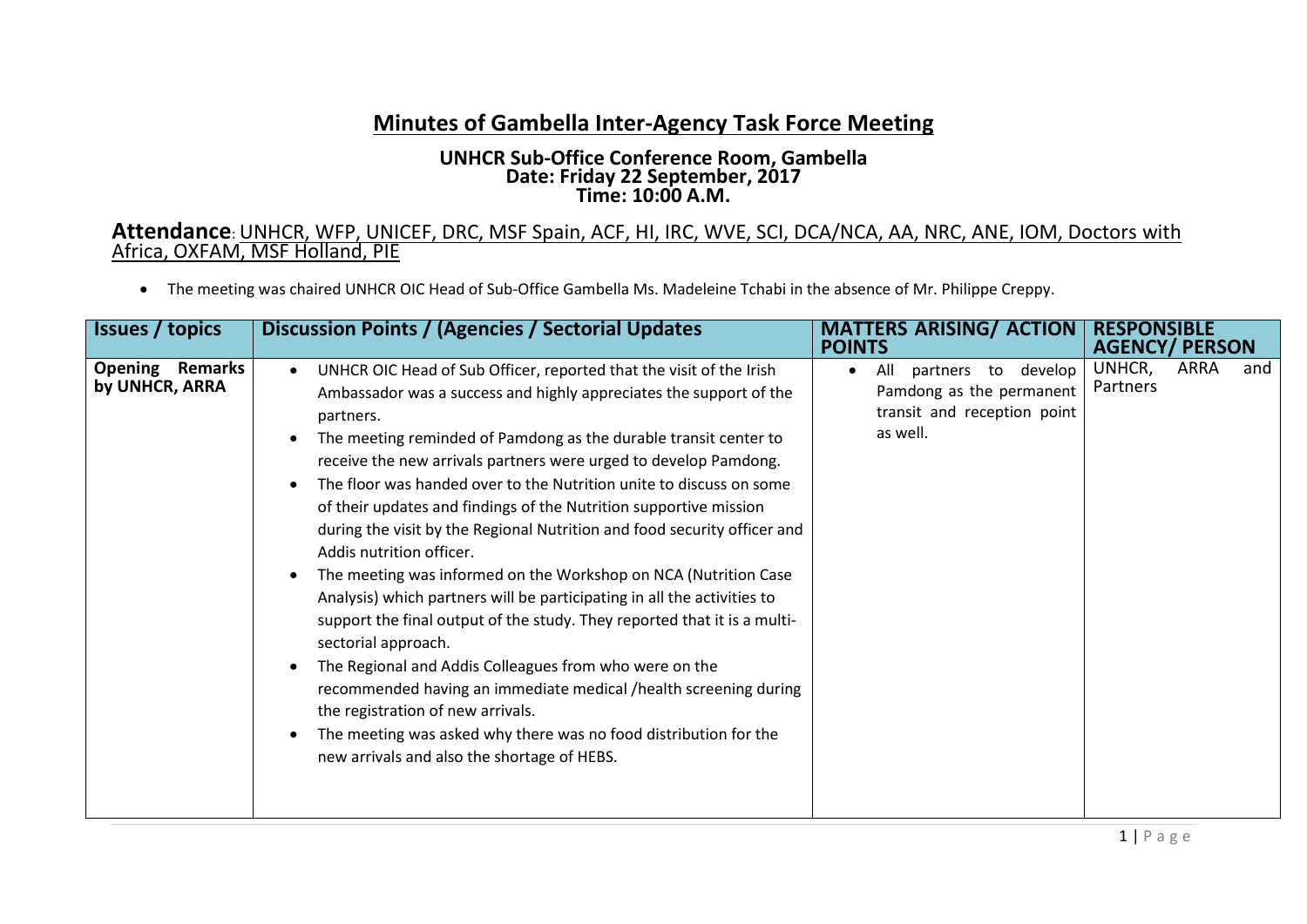| <b>Issues / topics</b>                             | <b>Discussion Points / (Agencies / Sectorial Updates</b>                                                                                                                                                                                                                                                                                                                                                                                                                                                                                                                                                                                                                                                                                                                                                                                                                                                                                                                                                                                                                                                                                                                                                                                                                                                                                                                                                                                                                                                                                                              | <b>MATTERS ARISING/ ACTION</b><br><b>POINTS</b>                                                                                                                                                                                                                                                                     | <b>RESPONSIBLE</b><br><b>AGENCY/ PERSON</b> |
|----------------------------------------------------|-----------------------------------------------------------------------------------------------------------------------------------------------------------------------------------------------------------------------------------------------------------------------------------------------------------------------------------------------------------------------------------------------------------------------------------------------------------------------------------------------------------------------------------------------------------------------------------------------------------------------------------------------------------------------------------------------------------------------------------------------------------------------------------------------------------------------------------------------------------------------------------------------------------------------------------------------------------------------------------------------------------------------------------------------------------------------------------------------------------------------------------------------------------------------------------------------------------------------------------------------------------------------------------------------------------------------------------------------------------------------------------------------------------------------------------------------------------------------------------------------------------------------------------------------------------------------|---------------------------------------------------------------------------------------------------------------------------------------------------------------------------------------------------------------------------------------------------------------------------------------------------------------------|---------------------------------------------|
|                                                    | HOSO WFP responded by clarifying that ARRA stopped the food<br>distribution until they identify the genuine refugees from recyclers.                                                                                                                                                                                                                                                                                                                                                                                                                                                                                                                                                                                                                                                                                                                                                                                                                                                                                                                                                                                                                                                                                                                                                                                                                                                                                                                                                                                                                                  |                                                                                                                                                                                                                                                                                                                     |                                             |
| updates<br>Sectorial<br>and<br>current<br>programs | Shelter colleagues continued focusing responding to the emergency<br>$\bullet$<br>in Nguenyyiel<br>It was reported that it has been manage to open additional pocket in<br>Nguenyyiel. 3000 shelters have already been constructed to respond<br>to the emergency however the initial plan is to have 4000 shelters<br>which the team will continue working for that.<br>Shelter team is working continuously to decongest the class rooms,<br>$\bullet$<br>all schools to free by next week. However biggest challenge we are<br>currently facing is the access to the road which is damaged due to the<br>rainy season.<br>Colleagues from the regional office suggested if there is a way where<br>$\bullet$<br>refugees don't have to cook in their tents as it will cause health<br>problems.<br>UNHCR Shelter officer responded that the matter will be discussed<br>with partners for solutions and way forwards.<br>UNHCR WASH Officer reported that they are working closely with<br>OXFAM, IRC and ANE to make sure the need of the ware is addressed<br>to the refugees. On this regards it has been agreed on IRC to increase<br>the water by 45,000 ltr, ANE to bring additional 7 tracks, in which 4<br>tracks are already functioning and OXFAM to scale up the water<br>points.<br>It was noticed that there is a lack of drinking water point at the<br>registration center in Pamdong.<br>WASH colleagues to follow up on the drinking water at the<br>$\bullet$<br>registration.<br>In Pamdong MSF Holland is currently providing clinical support | All partners to continue sensitizing<br>refugee families for Assosa Gur-<br>Shombolla<br>All schools to free by next week<br>Shelter team to have discussion<br>among them self to find way for<br>refugees to out of their tents.<br>WASH colleagues to follow up on<br>the drinking water at the<br>registration. | <b>Shelter Teams</b><br><b>WASH Team</b>    |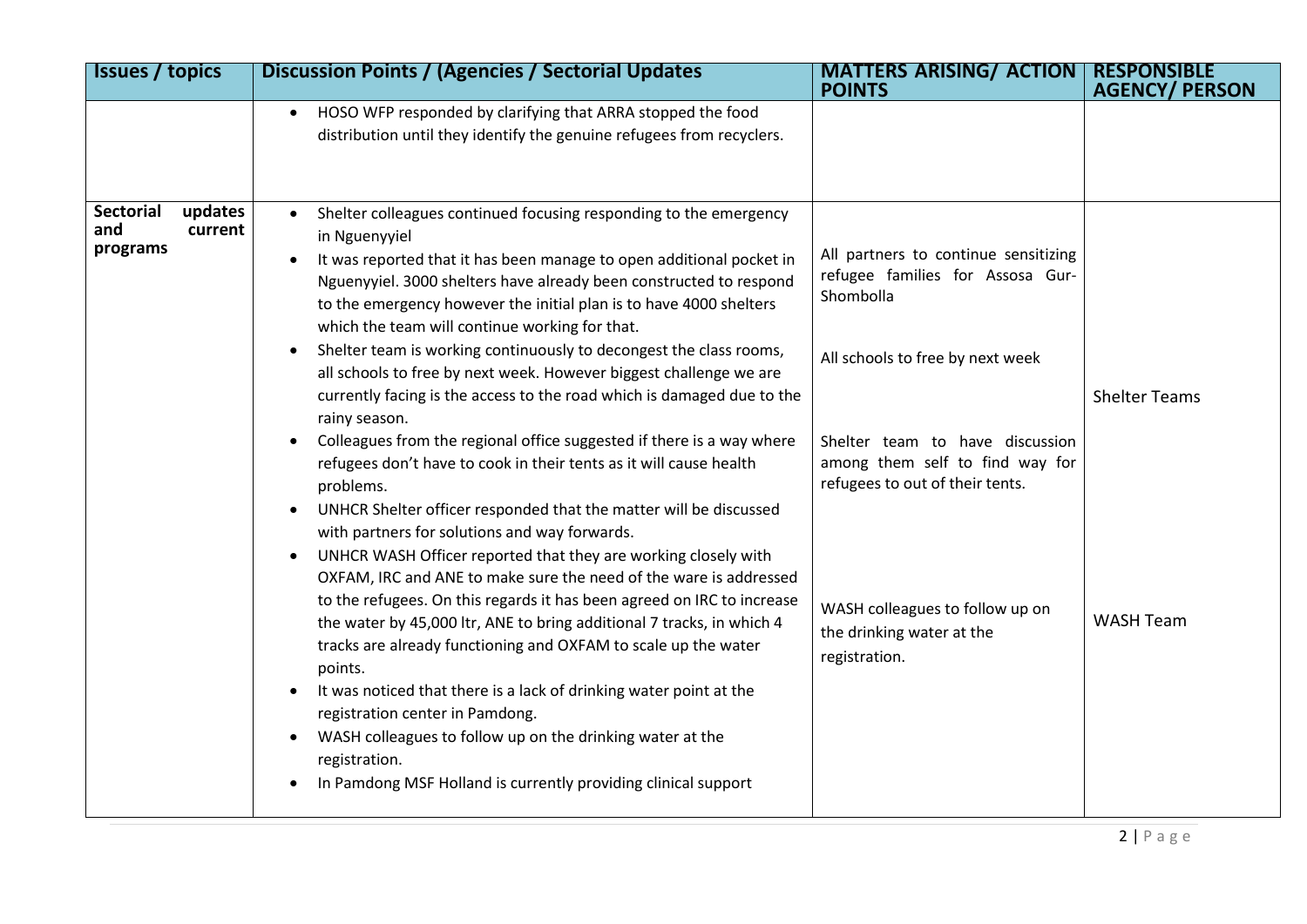| <b>Issues / topics</b> | <b>Discussion Points / (Agencies / Sectorial Updates</b>                                                                                                                                                                                                                                                                                                                                                                                                                                                                                                                                                                                                                                                                                                                                                                                                                                                                                                                                                                                                                                                                                                                                                                                                                                                                                                                                                                                                                                                                                | <b>MATTERS ARISING/ ACTION</b><br><b>POINTS</b>                                                | <b>RESPONSIBLE</b><br><b>AGENCY/ PERSON</b>      |
|------------------------|-----------------------------------------------------------------------------------------------------------------------------------------------------------------------------------------------------------------------------------------------------------------------------------------------------------------------------------------------------------------------------------------------------------------------------------------------------------------------------------------------------------------------------------------------------------------------------------------------------------------------------------------------------------------------------------------------------------------------------------------------------------------------------------------------------------------------------------------------------------------------------------------------------------------------------------------------------------------------------------------------------------------------------------------------------------------------------------------------------------------------------------------------------------------------------------------------------------------------------------------------------------------------------------------------------------------------------------------------------------------------------------------------------------------------------------------------------------------------------------------------------------------------------------------|------------------------------------------------------------------------------------------------|--------------------------------------------------|
|                        | ARRA and Carter center provided treatment to the pounds in<br>Pamdong.<br>UNHCR Snr. Protection Officer reported that it is important that the<br>L2 registration to continue even during food distribution.<br>It was reported that distribution of dignity kits is on gong in Ngueyyiel<br>refugee camp<br>Education reported that 13,000 and more need to be enrolled in the<br>coming education year. Additionally in the past year out of the 2264<br>students who sate for the grade 8 National Exam, 1984 qualified for<br>the Grade 9 academic year.<br>Refugees have been selected to participate in the Advocacy workshop<br>in Geneva.<br>We need to have a strict L2 registration as the number of recycling<br>$\bullet$<br>children are increasing. Thus it may cause duplication of vaccinations.<br>LWF Reported that 400 adults have registered for education<br>$\bullet$<br>MSF Spain reported that they are supporting the Gambella Hospital<br>they also mentioned their interest in how best they can extend their<br>support for camp cases as currently they are receiving 5 % case only.<br>MSF Holland reported that it is very difficult to referral a patient to<br>Gambella Hospital because ARRA requires the proof of registration<br>and the ration card, whereas the refugees most of the refugees have<br>lost their proof of registration.<br>WFP reported that 13,500 refugees have received food for the month<br>$\bullet$<br>of September 2017. However 17,500 refugees are yet to receive their | Registration to continue even during<br>food distribution.<br>Food distribution to scale up to | Registration<br>and<br>protection.<br><b>WFP</b> |
|                        | food. The general food distribution for Nguenyyiel will start as soon<br>as the distribution for the 17,500 refugees is finalized.<br>It was also reported that the general food distribution will scale up to                                                                                                                                                                                                                                                                                                                                                                                                                                                                                                                                                                                                                                                                                                                                                                                                                                                                                                                                                                                                                                                                                                                                                                                                                                                                                                                          | 13.5kg per person.                                                                             |                                                  |
|                        | 13.5KG starting from October 2107.<br>IOM asked if Pamdong is going to continue as the reception center or<br>we are looking for other options as currently we are not settled in<br>Pamdong. And on top of that she added if the warehouse constructed                                                                                                                                                                                                                                                                                                                                                                                                                                                                                                                                                                                                                                                                                                                                                                                                                                                                                                                                                                                                                                                                                                                                                                                                                                                                                 |                                                                                                |                                                  |